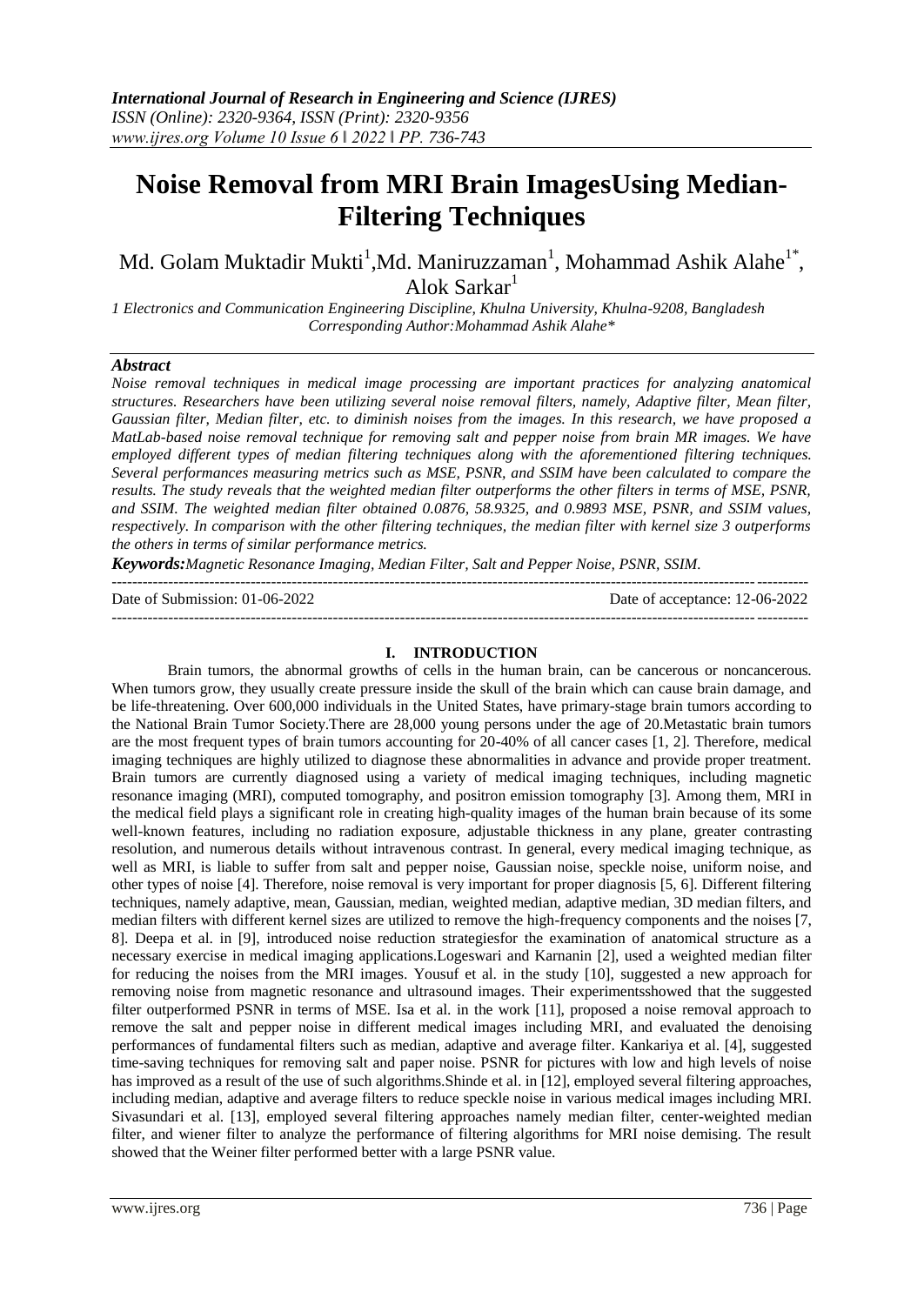In this research, we proposed a MatLab-based noise removal approach to remove the salt and pepper noise from brain MRIs. Several filtering methods like adaptive filter, mean filter, Gaussian filter, median filter, weighted median filter, adaptive median filter, 3D median filter, and median filter with different kernel sizes have been utilized for salt and pepper noise removal. Finally, the performance of the filters is commensurate by determining numerical values including mean squared error (MSE), peak signal-to-noise ratio (PSNR), and structural similarity index measure (SSIM) from each type of the filtered image. Further arrangements are designed as follows: Section II presents the material and methods of this research; Section III presents results and discussion; and finally, in Section IV we have made a concluding remark.

## **II. MATERIALS AND METHODS**

The overall research work is shown in Fig. 1.



**Fig. 1.Overall working block diagram.**

## *A. Data Description*

We have collected five MRI data from the Kaggle database [14] for this research. Images are three types: (i) binary, (ii) grayscale, and (iii) color images. In this research, we utilized grayscale or intensity images with the default size of  $256 \times 256$ .

## *B. Noisy Brain MRI*

In this experiment, we have added the salt and pepper noise with the original image for filtering purposes. The adding formula is expressed as follows:

$$
C(x, y) = A(x, y) + B(x, y) \tag{1}
$$

Here,  $C(x, y)$ ,  $A(x, y)$ , and  $B(x, y)$  present the real output, original, and noisy images, respectively.

### *C. Salt and Pepper Noise*

Salt and pepper noise, additionally known as impulse noise or spike noise is arbitrarily scattered with white, black, or each constituent over the images. Salt and pepper noises result from memory cell failure, out-ofwhack of the camera's detector cells, and timing errors when scanning or transmitting images.

#### *D. Filtering Process*

In this process, firstly the collected data is sampled by removing noises. Several methods of image intensity normalization have been proposed to achieve vigorous range consistency for several data images to avoid fatigue. This process will be employed by the open-source toolbox in MatLab and will store the image data pre-processed in MatLab files.

## *E. Performance Evaluation*

Filter performance was evaluated using the following metrics.

 *Mean Squared Error (MSE):* Mean squared error (MSE) determines the mean square of the error in the desired signal  $x(n)$  and the primary signal  $\tilde{x}(n)$  that supplied to the filter. Mathematically, the formula for MSE is obtained from the following equation:

$$
MSE = \sqrt{\frac{1}{N} \sum_{n=0}^{N} (x(n) - \tilde{x}(n))^2}
$$
 (2)

*Peak Signal to Noise Ratio (PSNR):* Peak signal-to-noise ratio (PSNR), the ratio of the maximum possible power of a signal to the power of corrupting noise that detriment the accuracy of its illustration. Mathematically, PSNR is expressed in terms of the logarithmic decibel scale [15].

$$
PSNR = 10log_{10}\left[\frac{MAX^2}{MSE}\right]
$$
\n(3)

Here, MAX is the maximum possible pixel value of the MRI.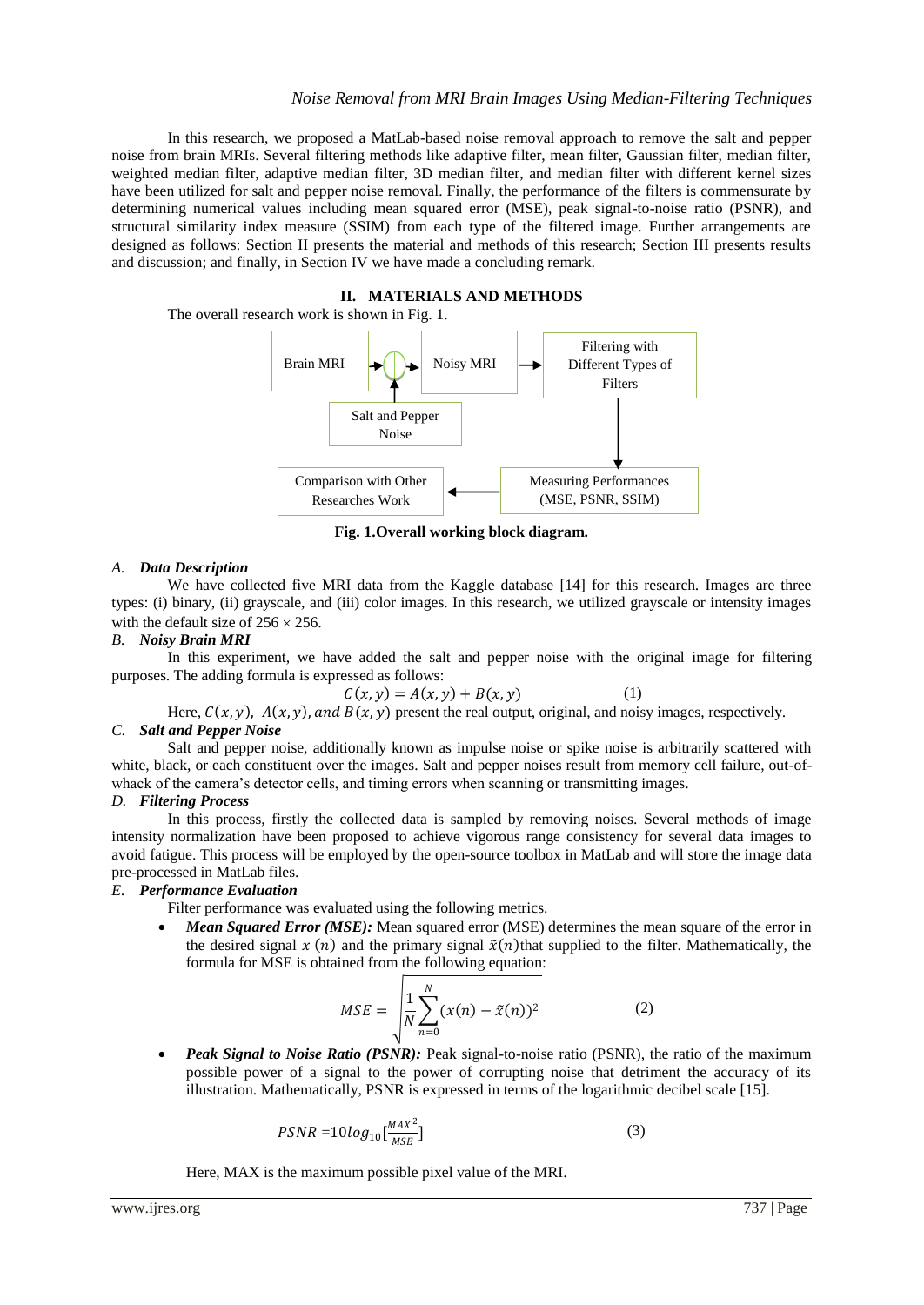*Structural Similarity Index Measure (SSIM):* The structural similarity index measure (SSIM), utilized for predicting the perceived quality of images, is based on the multiplication of 3 terms: luminance, contrast, and structural terms [16]. The similarity index is simplified as follows:

$$
SSIM = \frac{(2\mu_x\mu_y + C_1)(2\sigma_{xy} + C_2)}{(\mu_x^2 + \mu_y^2 + C_1)(\delta_x^2 + \delta_y^2 + C_2)}
$$
(4)

Where,  $\mu_x$  and  $\mu_y$  are the local means of x and y, and  $\sigma_{xy}$  is the cross-covariance of x, y for the image.

### **III. RESULT AND DISCUSSION**

Original, noisy, and filtered MRI images are shown in Fig. 2. The adaptive, mean, Gaussian, and median filter's filtered images are displayed progressively and clearly.



**FIG 2 Examples of (a) original image, (b) noisy image, (c) adaptive filtered image, (d) mean filtered image, (e) Gaussian filtered image, and (f) median filtered image.**

The statistic clearly illustrates that the applied filters effectively suppress the salt and pepper noise.Several performances evaluation metrics, including MSE, PSNR, and SSIM for four types of filters are calculated using five images of the Kaggle dataset, and, the average values are shown in Table 1.MSE, PSNR, and SSIM estimated average values for the adaptive filtered image are 17.3977, 36.1424 dB, and 0.5566, respectively, as shown in the table. The values are 18.0905, 35.8594 dB, and 0.5775 for the mean filtered image, respectively. For Gaussian filtered images, the computed values of MSE, PSNR, and SSIM are 18.9751, 35.9120 dB, and 0.7127, respectively. The results are 7.2034, 41.0498 dB, and 0.9632, respectively for the median filtered image.

| <b>Filter Types</b> | <b>MSE</b> | <b>PSNR</b> | <b>SSIM</b> |
|---------------------|------------|-------------|-------------|
| Adaptive            | 17.3977    | 36.1424     | 0.5566      |
| Mean                | 18.0905    | 35.8594     | 0.5775      |
| Gaussian            | 18.9751    | 35.9120     | 0.7127      |
| Median              | 7.2034     | 41.0498     | 0.9632      |

|  | Table 1. Average values of MSE, PSNR, and SSIM for different |  |  |  |  |  |  |
|--|--------------------------------------------------------------|--|--|--|--|--|--|
|--|--------------------------------------------------------------|--|--|--|--|--|--|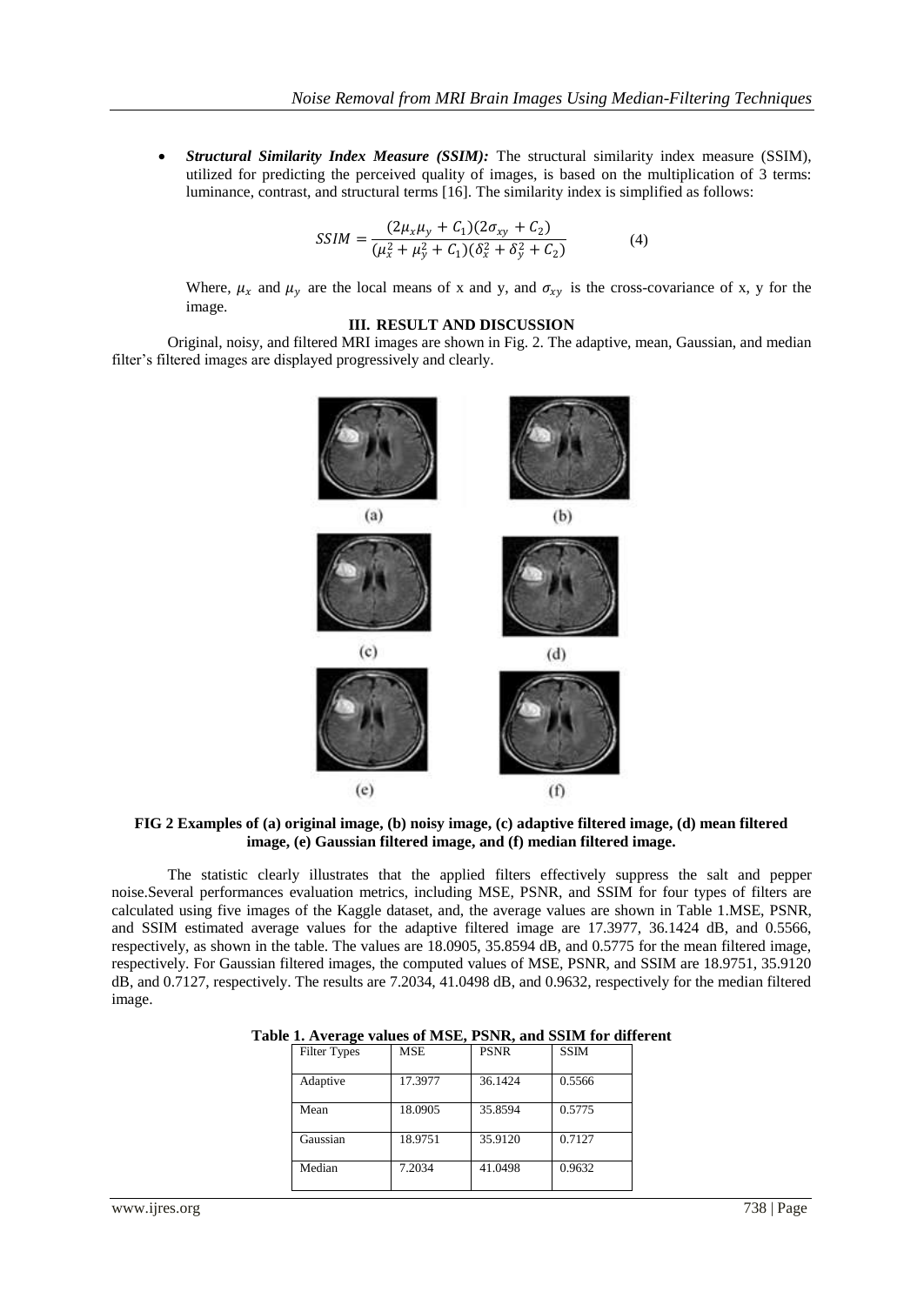The original, noisy (salt and pepper noise), and filtered MRI images are shown in Fig. 3, utilizing several types of median filters including median, weighted, adaptive, and 3D median filters. The statistic clearly illustrates that the applied filters effectively reduce the salt and pepper noise. Performance measuring metrics, namely MSE, PSNR, and SSIM for four types of median filters are calculated using five images of the Kaggle dataset, and, the average values are shown in Table 2.



**FIG 3Examples of (a) original, (b) noisy (salt and pepper), (c) median filtered image, (d) weighted median filtered image, (e) adaptive filtered image, (f) 3D median filtered image.**

Fig. 4 displays the median filtered MRI images for various kernel size values. The genuine and noisy (spike noise/ salt and pepper) images are shown in Figs. 2 and 3. For kernel values of 3, 5, 7, 9, 11, 13, 15, 17, 19, and 21, thefiltered images are identified, respectively. Table 3 evaluates and displays the numerical values of MSE, PSNR, and SSIM, respectively. As seen in the figures as well as in the table, kernel 3 is better than other kernels, in terms of MSE, PSNR, and SSIM.

| <b>Filter Types</b>    | <b>MSE</b> | <b>PSNR</b> | <b>SSIM</b> |
|------------------------|------------|-------------|-------------|
| Median Filter          | 7.2034     | 41.0498     | 0.9632      |
| Weighted Median        | 0.0876     | 58.9325     | 0.9893      |
| <b>Adaptive Median</b> | 1.7556     | 47.8022     | 0.8708      |
| 3D Median              | 5.4147     | 43.1613     | 0.9727      |

**Table 2. Average values of MSE, PSNR, and SSIM for different types of median filters**

A combined graphical interpretation of MSE, PSNR, and SSIM for adaptive, mean, Gaussian, and median filters are also given in Fig. 5(a), which complies with Fig. 2 and Table 1. From Fig. 5(a), we can see that the values of MSE, PSNR, and SSIM of the median filter are lower, higher, and higher than other filters of the same patterns. It indicates that the median filter performs better than other filters.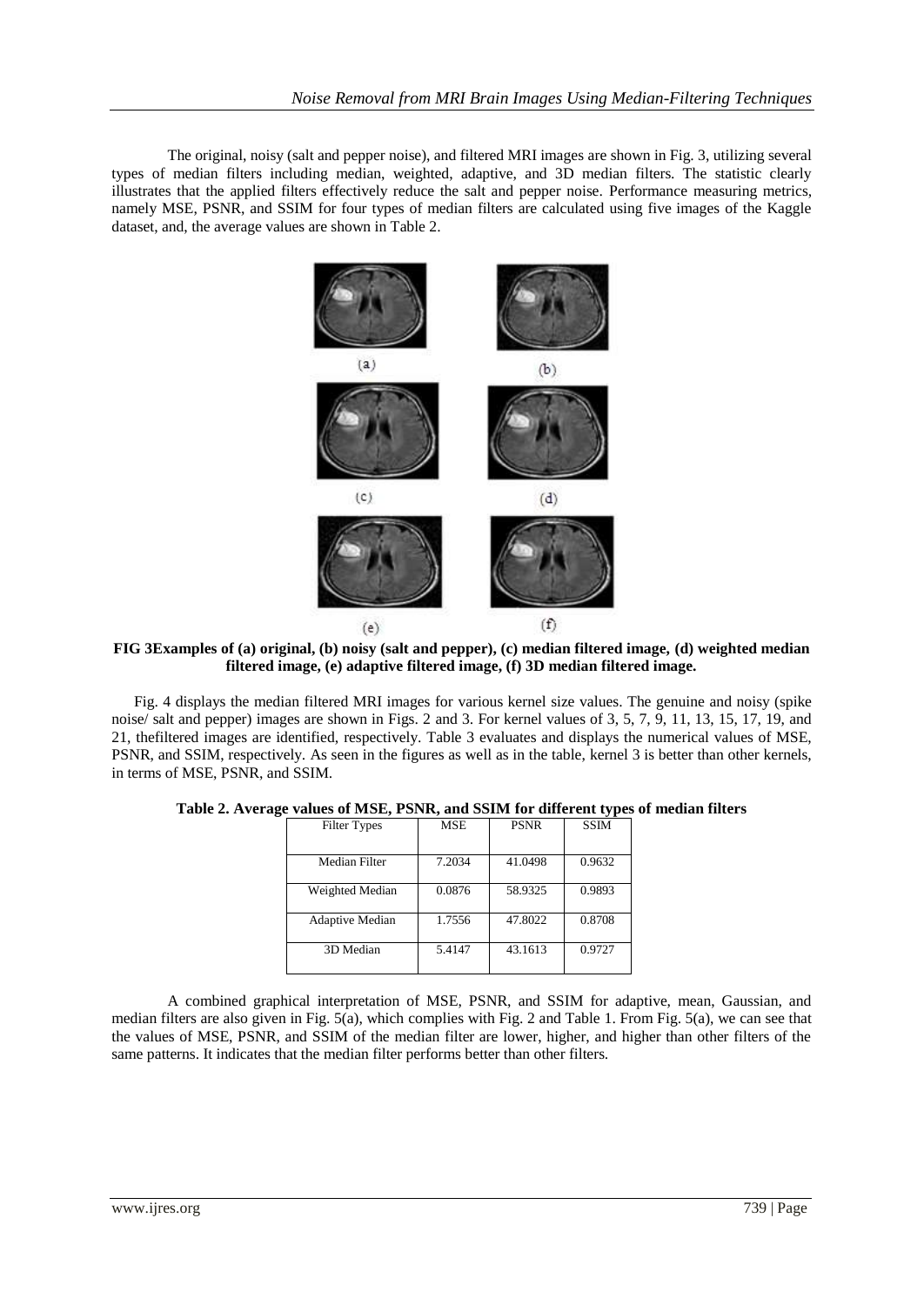

**Fig. 4. Median filtered images with kernel size (a) 3, (b) 5, (c) 7, (d) 9, (e) 11, (f) 13, (g) 15, (h) 17, (i) 19, and (j) 21.**

| <b>Kernel Size</b> | <b>MSE</b> | <b>PSNR</b> | <b>SSIM</b> |
|--------------------|------------|-------------|-------------|
| 3                  | 6.1791972  | 40.2554788  | 0.978290    |
| 5                  | 14.5344017 | 36.5408277  | 0.9412496   |
| 7                  | 22.9476733 | 34.5574127  | 0.8795178   |
| 9                  | 30.1917335 | 33.3659188  | 0.8126552   |
| 11                 | 35.9167253 | 32.6118320  | 0.7557215   |
| 13                 | 39.7082043 | 32.1759968  | 0.7112104   |
| 15                 | 43.3951238 | 31.7903900  | 0.6761664   |
| 17                 | 46.3159185 | 31.5074965  | 0.6507547   |
| 19                 | 49.3574913 | 31.2312685  | 0.6287277   |
| 21                 | 52.0278638 | 31.0024394  | 0.6112367   |

The same graphical interpretation for the median, weighted median, adaptive median, 3D median filters are also depicted in Fig. 5(b), which also resemblance with Fig. 3 and Table 2. The figure shows that the MSE value of the weighted median filter is lower than other median filters.Both the values of PSNR and SSIM of the weighted median filter are also higher than other median filters, revealing thatthe weighted median filter performs better than other median filters.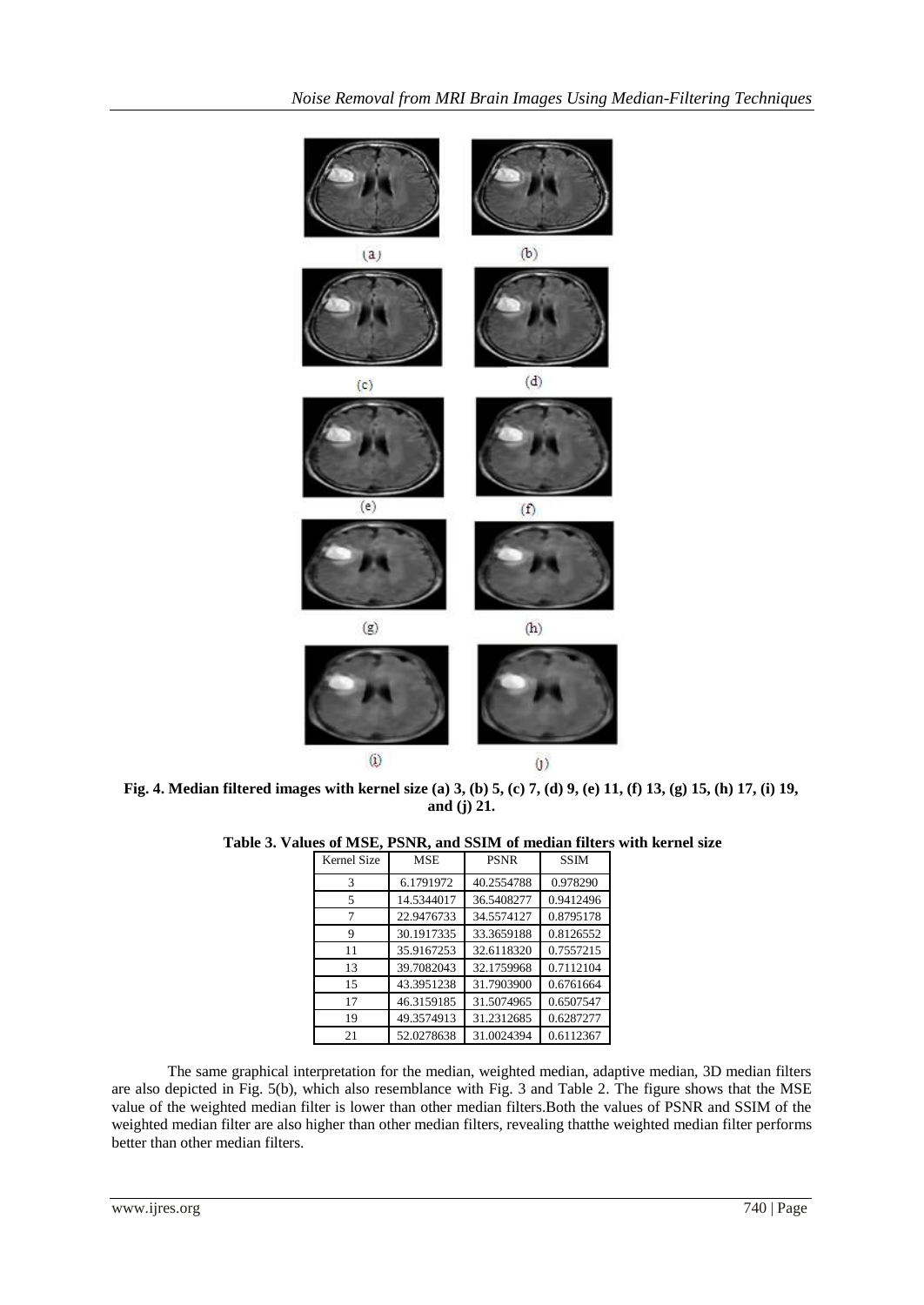

(b)

## **Fig.5. Graphical presentations of MSE, PSNR, and SSIM values of (a) adaptive, mean, Gaussian, and median filters, and (b) median, weighted, adaptive, and 3D median filters.**

Fig. 6 represents the bar graph of MSE, PSNR, and SSIM of the median, weighted median, and median filter with kernel size 3. As seen in the graph, the weighted median is better than other types of median filters, in terms of MSE, PSNR, and SSIM.



**Fig. 6. A bar graph of MSE, PSNR, and SSIM values of the median, weighted, and median filter with kernel size 3.**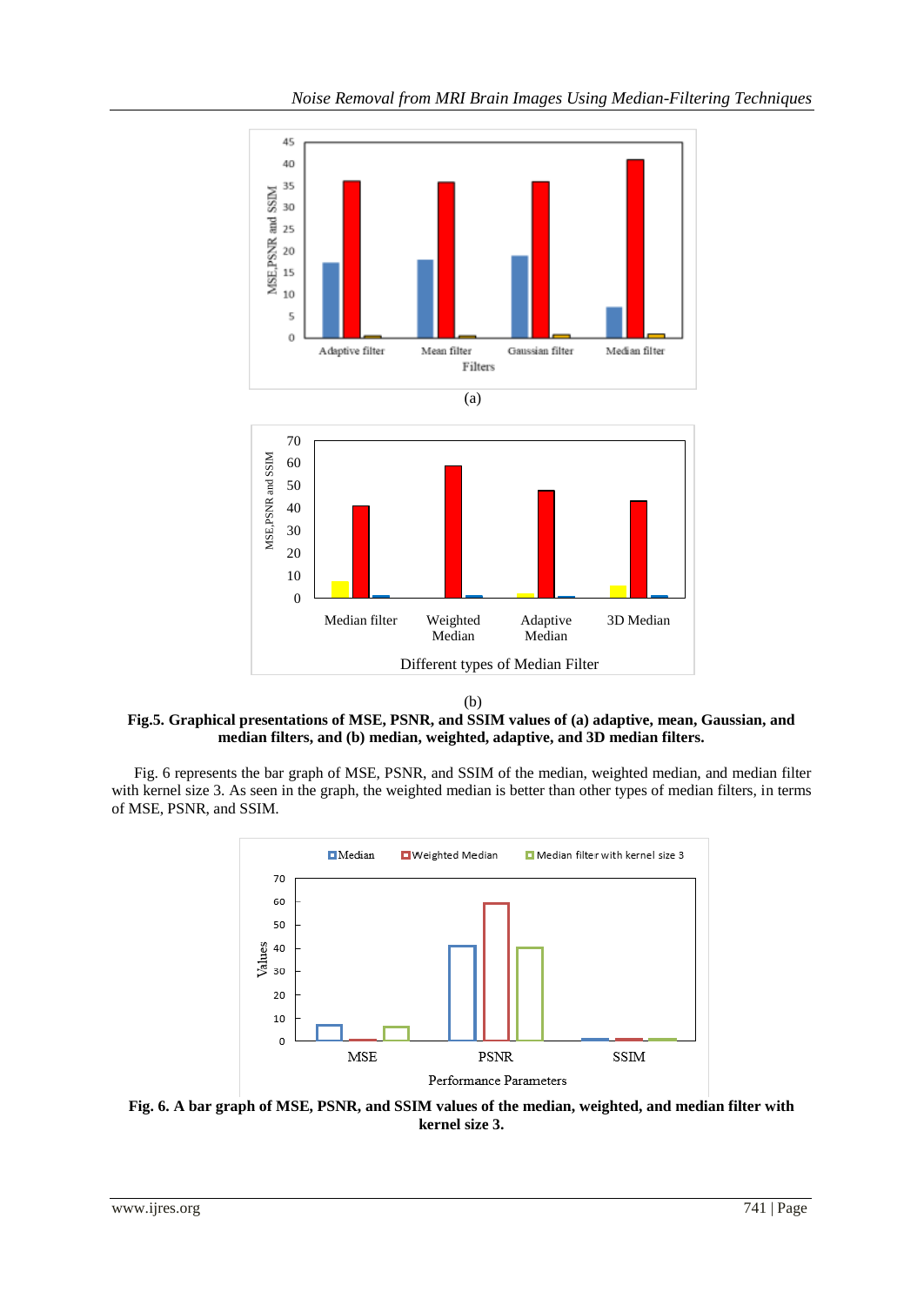Table 4 summarizes these findings as well. In comparison to the median and median filter with kernel size 3, the weighted median filter displays strong PSNR, and low MSE with 98.93% average values of SSIM, as shown in the table.

#### **Table 4. Comparison of MSE, PSNR, and SSIM of Median filter, Weighted Median, and Median filter with kernel size 3.**

| <b>Filters</b>                   | <b>MSE</b> | <b>PSNR</b> | <b>SSIM</b> |
|----------------------------------|------------|-------------|-------------|
| Median                           | 7.2034     | 41.0498     | 0.9632      |
| Weighted Median                  | 0.0876     | 58.9325     | 0.9893      |
| Median filter with kernel size 3 | 6.1791     | 40.2554     | 0.9782      |

Finally, Table 5 presents the comparison of the results of our study with the other studies. In this table, we can see that the median filter with kernel size 3 outperforms the other filtering techniques in terms of MSE, PSNR, and SSIM respectively.

| Researches | Kernel Size    | <b>MSE</b> | <b>PSNR</b> | <b>SSIM</b>              |
|------------|----------------|------------|-------------|--------------------------|
|            | 3              | 30.61      | 33.499      | $\overline{\phantom{a}}$ |
| $[5]$      | 5              | 79.92      | 29.221      | $\overline{\phantom{a}}$ |
|            | $\overline{7}$ | 129.04     | 27.107      | $\overline{\phantom{a}}$ |
|            | 9              | 173.44     | 25.810      |                          |
|            | 3              | 10.6754    | 35.6754     | 0.9365                   |
| [8]        | 5              | 38.2288    | 32.3069     | 0.9265                   |
|            | 7              | 164.335    | 25.9735     | 0.8136                   |
|            | 9              | 351.632    | 22.6699     | 0.7205                   |
|            | 3              | 6.1791     | 40.2554     | 0.9782                   |
|            | 5              | 14.5344    | 36.5408     | 0.9412                   |
|            | 7              | 22.9476    | 34.5574     | 0.8795                   |
| Our Work   | 9              | 30.1917    | 33.3659     | 0.8126                   |
|            | 11             | 35.9167    | 32.6118     | 0.7557                   |
|            | 13             | 39.7082    | 32.1759     | 0.7112                   |
|            | 15             | 43.3951    | 31.7903     | 0.6761                   |
|            | 17             | 46.3159    | 31.5074     | 0.6507                   |
|            | 19             | 49.3574    | 31.2312     | 0.6287                   |
|            | 21             | 52.0278    | 31.0024     | 0.6112                   |

|  | Table 5. Comparison with other researches |  |  |  |
|--|-------------------------------------------|--|--|--|
|--|-------------------------------------------|--|--|--|

Fig. 7 (a), 7(b), and 7(c) represent the graphical interpretation of MSE, PSNR, and SSIM of Median, Weighted Median, Adaptive Median, and 3D median filter, respectively. From this figure, we see that the Weighted Median filter outperforms the other filters in terms of MSE, PSNR, and SSIM, respectively.

## **IV. CONCLUSION AND FUTURE WORK**

In this research, we have utilized brain MRI for filtering purposes. The salt and pepper noise was added to the original images. Then different filtering methods like adaptive, mean, Gaussian, median weighted median, adaptive median, 3D median filters, and median filter with different kernel sizes (3, 5, 7, 9, 11, 13, 15, 17, 19, and 21) have been employed in this study. The median filter provides a higher quality of images by reducing the salt and pepper noise. It shows high values of PSNR and low values of MSE with 96.32% average values of SSIM, compared to adaptive, mean, and Gaussian filters. In addition, the weighted median filter provides a higher quality of images by reducing the salt and pepper noise. It shows high values of PSNR and low values of MSE with 98.93% average values of SSIM, compared to median, adaptive median, and 3D median filters. On the contrary, the median filter with kernel size 3 provides a higher quality of images by reducing the salt and pepper noise. It shows high values of PSNR and low values of MSE with 97.82% values of SSIM, compared to kernel size 5, 7, 9, 11, 13, 15, 17, 19, 21 respectively. The weighted median is better than other median and the median filter with kernel size 3, in terms of MSE, PSNR, and SSIM.